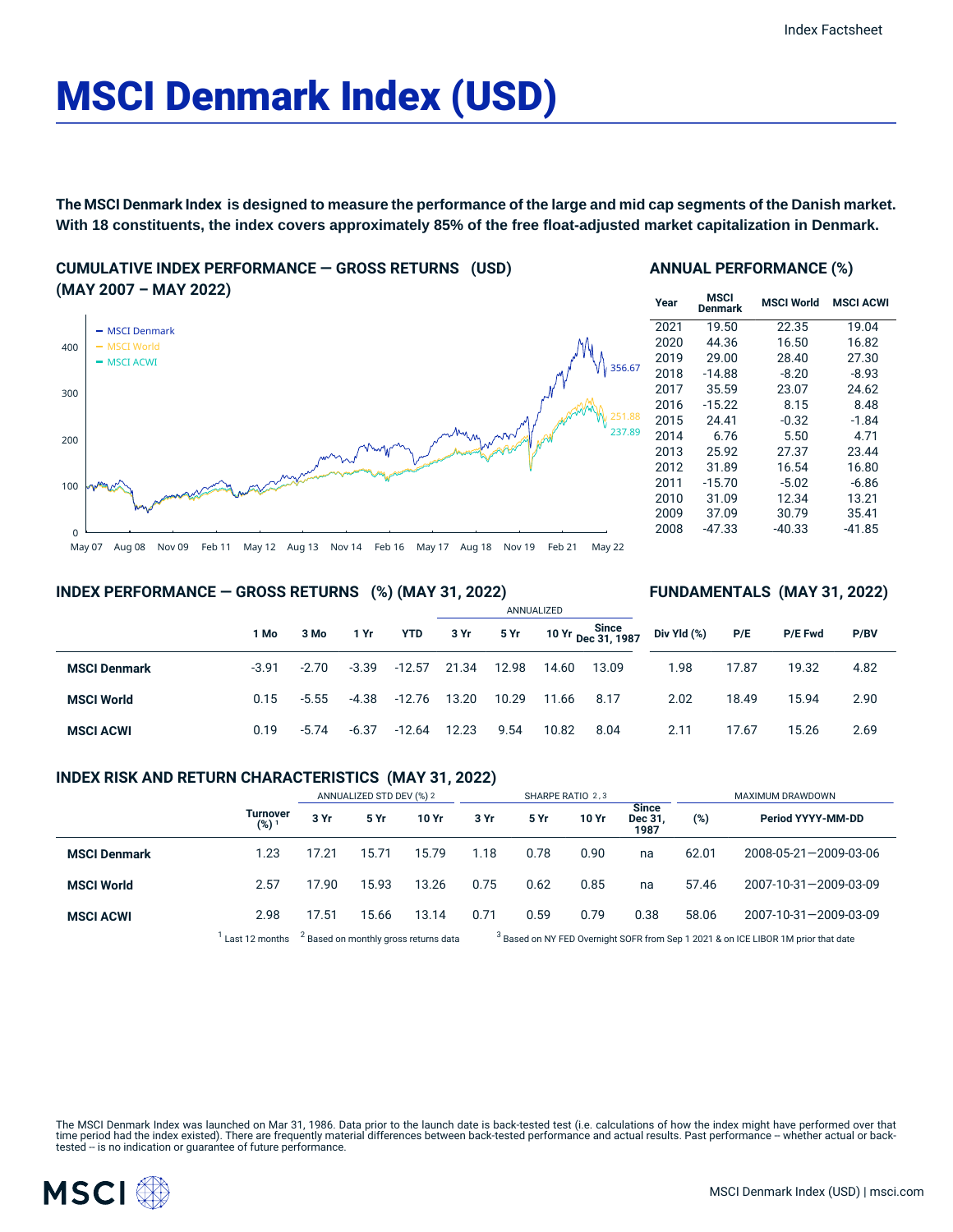#### **INDEX CHARACTERISTICS**

|                     | <b>MSCI Denmark</b>           |  |  |  |  |  |
|---------------------|-------------------------------|--|--|--|--|--|
| Number of           | 18                            |  |  |  |  |  |
| <b>Constituents</b> |                               |  |  |  |  |  |
|                     | <b>Mkt Cap (USD Millions)</b> |  |  |  |  |  |
| Index               | 402.276.45                    |  |  |  |  |  |
| Largest             | 186,143.53                    |  |  |  |  |  |
| <b>Smallest</b>     | 2.289.87                      |  |  |  |  |  |
| Average             | 22.348.69                     |  |  |  |  |  |
| <b>Median</b>       | 12.008.14                     |  |  |  |  |  |
|                     |                               |  |  |  |  |  |

## **TOP 10 CONSTITUENTS**

| 18   |                            | <b>Float Adj Mkt</b><br>Cap<br><b>USD Billions)</b> | Index<br>Wt. (%) | <b>Sector</b>       |
|------|----------------------------|-----------------------------------------------------|------------------|---------------------|
|      | <b>NOVO NORDISK B</b>      | 186.14                                              | 46.27            | <b>Health Care</b>  |
| (ממ  | <b>DSV</b>                 | 33.41                                               | 8.31             | <b>Industrials</b>  |
| .45  | <b>VESTAS WIND SYSTEMS</b> | 25.75                                               | 6.40             | <b>Industrials</b>  |
| 1.53 | ORSTED                     | 21.36                                               | 5.31             | <b>Utilities</b>    |
| 1.87 | <b>GENMAB</b>              | 19.99                                               | 4.97             | <b>Health Care</b>  |
| 1.69 | AP MOLLER MAERSK B         | 16.86                                               | 4.19             | Industrials         |
| .14  | <b>COLOPLAST B</b>         | 14.10                                               | 3.50             | <b>Health Care</b>  |
|      | NOVOZYMES B                | 13.01                                               | 3.23             | <b>Materials</b>    |
|      | <b>CARLSBERG B</b>         | 12.75                                               | 3.17             | <b>Cons Staples</b> |
|      | <b>DANSKE BANK</b>         | 11.26                                               | 2.80             | <b>Financials</b>   |
|      | Total                      | 354.64                                              | 88.16            |                     |

# **FACTORS - KEY EXPOSURES THAT DRIVE RISK AND RETURN MSCI FACTOR BOX**



## **SECTOR WEIGHTS**



# **MSCI FaCS VALUE**  $\overline{\bullet}$ **Relatively Inexpensive Stocks LOW SIZE Smaller Companies MOMENTUM Rising Stocks QUALITY Sound Balance Sheet Stocks YIELD Cash Flow Paid Out LOW VOLATILITY**  $\Delta N$ **Lower Risk Stocks** MSCI FaCS provides absolute factor exposures relative to a broad global index - MSCI ACWI IMI.

Neutral factor exposure (FaCS = 0) represents MSCI ACWI IMI.